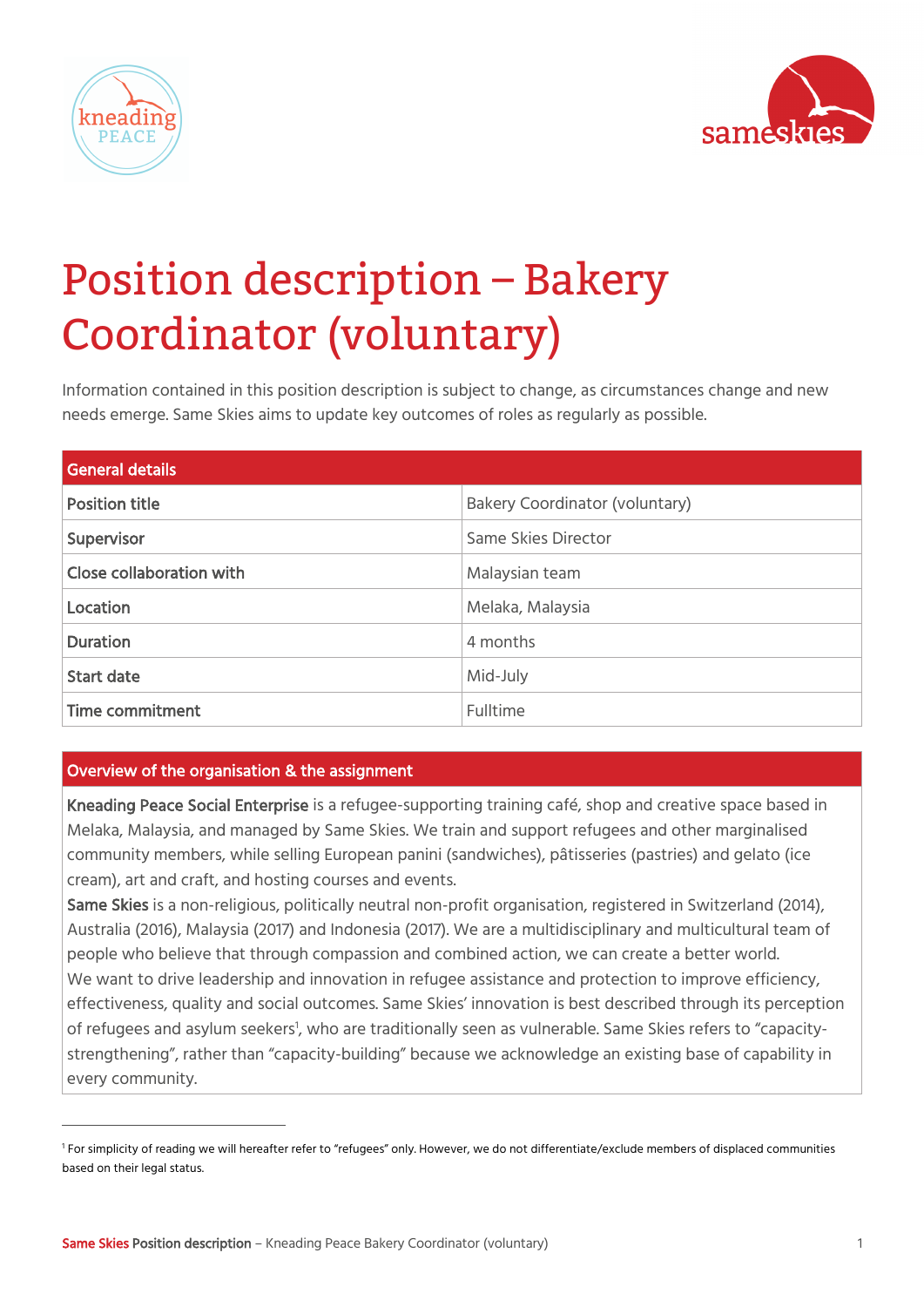## Overview of the challenge

According to UNHCR, Malaysia currently hosts more than 180,000 refugees, despite the fact that the Government has not signed the 1951 UN Refugee Convention and its 1967 Protocols. Many of these refugees become stranded under weak protection frameworks for many years if not decades, while they await the processing of their asylum claims and resettlement to a third country. They receive very little support and have limited access to basic human rights, such as education, health care, livelihood and dignity. Due to local work restrictions for refugees, there is often a high degree of underutilised and disorganised skills in displaced communities, which we mobilise. We do not see vulnerability as a fixed condition, but perceive refugees as resilient.

Same Skies has been operating Kneading Peace since early 2020. Through this training programme, sponsored refugees and other marginalised community members, as well as paying local Malaysian trainees, practise vocational baking, they attend enterprise training, and they take shifts at the café to learn how to interact with customers. The goal of the training programme is to help participants develop informal income-generating ideas to run from home. Therefore, trainees don't just participate in a six-month training, but should have the desire to establish something lasting. Upon graduation, alumni receive a "starter-kit" (for example an electric oven and baking equipment needed). Same Skies also provides one year of followup support to help with the implementation of plans, and connect alumni to the right people and partner businesses.

#### Overview of the assignment

Same Skies is currently looking for a qualified and motivated **Bakery Coordinator** to assist the local team in Melaka, Malaysia. The assignment will include the following responsibilities:

Bakery coordination: Coordinate the food and beverage preparation.

- Manage the daily preparations for the training café.
- Process online baking orders.
- Oversee quality control, make suggestions for improvements and implement approved changes.
- Manage stock.
- Manage kitchen collaboration with the rest of the team.
- Respond to catering requests, and assist with events.
- Complement and improve resources.

This assignment requires a full-time commitment. While the café is open from Wednesday to Sunday from 2- 9pm, the usual working hours would be from 8am – 5pm. Depending on the daily work, shifts can be longer or shorter. Volunteers are entitled to 7.5 scheduled days off within the three-months assignment.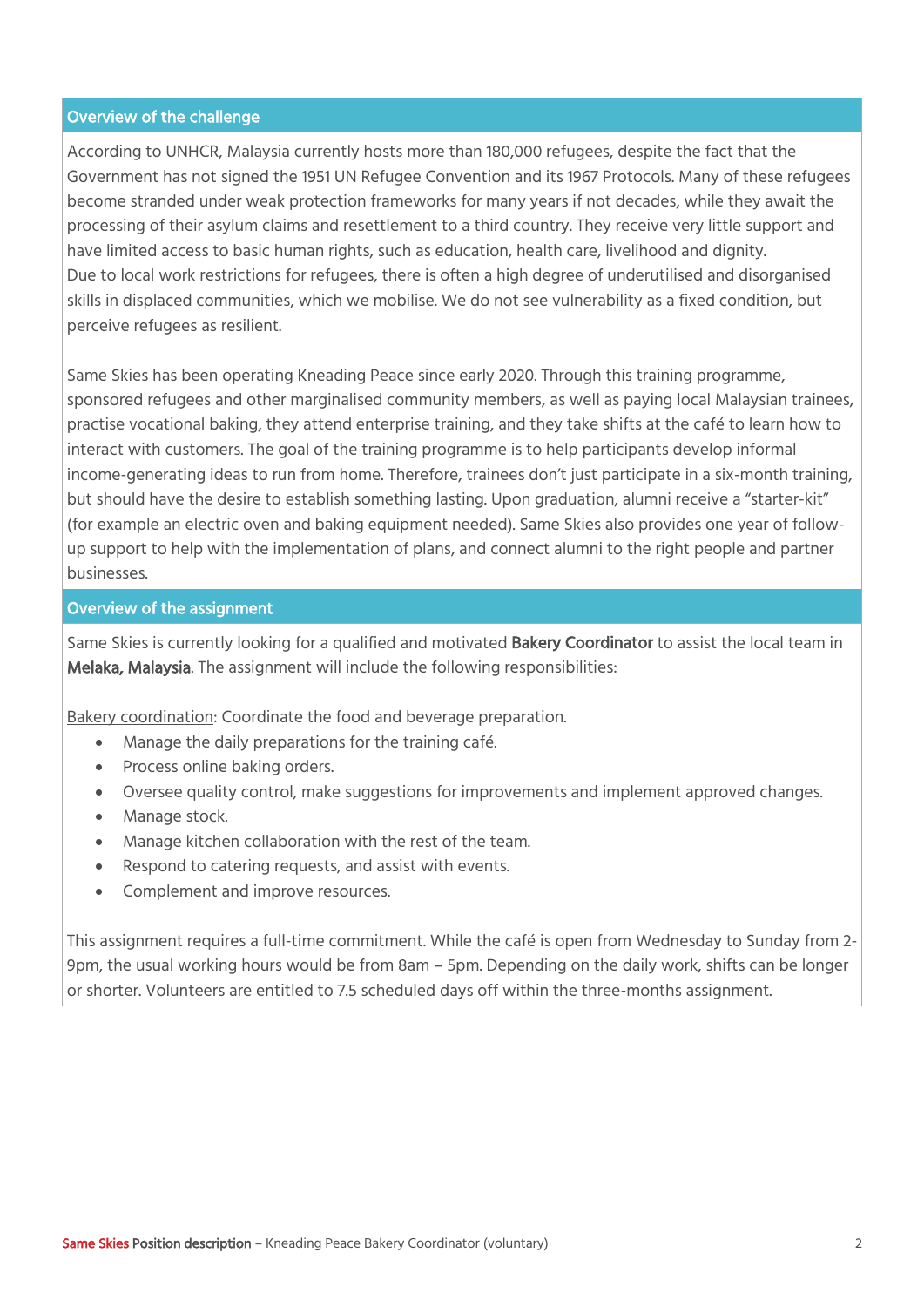| <b>Requirements</b>                                                            |                                                                                                                                                                     |
|--------------------------------------------------------------------------------|---------------------------------------------------------------------------------------------------------------------------------------------------------------------|
| Essential:<br><b>Skills &amp; experience</b>                                   | Experience with European baking.<br>$\bullet$                                                                                                                       |
| <b>Qualifications</b>                                                          | Preferably qualifications as a baker, or<br>$\bullet$<br>equivalent experience.                                                                                     |
| Language skills                                                                | The working language is English.<br>$\bullet$<br>Additional languages might be a benefit.<br>$\bullet$                                                              |
| Desirable:<br>Further attributes, experience, skills, and/or<br>qualifications | Experience in the humanitarian/refugee<br>$\bullet$<br>protection sector would be an advantage.<br>Experience working with an NGO might be<br>$\bullet$<br>helpful. |

## Personal attributes

As a Same Skies team member, you will be assessed for personal attributes. Same Skies wants to ensure that our team members are a good fit for the community members whom we support, and that assignments are appropriate for team members in return. We require everyone to continuously display the following personal attributes:

| Self-awareness & cross-cultural sensitivity       | Openness and non-judgmental approach<br>Tolerance for others and different ways<br>Awareness of effect of own behaviour on<br>others<br>Awareness of own values and cultural norms<br>Listening skills<br>Ability to express own opinions with<br>sensitivity |
|---------------------------------------------------|---------------------------------------------------------------------------------------------------------------------------------------------------------------------------------------------------------------------------------------------------------------|
| Commitment to sharing knowledge and skills        | Interest in ongoing learning from others<br>Commitment to sharing own knowledge and<br>skills with others<br>Flexibility in adapting style to assist others to<br>learn                                                                                       |
| <b>Flexibility, adaptability &amp; resilience</b> | Patience in challenging situations<br>Negotiation skills<br>Ability to remain calm in stressful situations<br>Ability to recognise stress triggers, deal with<br>them and seek assistance if required<br>Ability to identify and express own needs            |